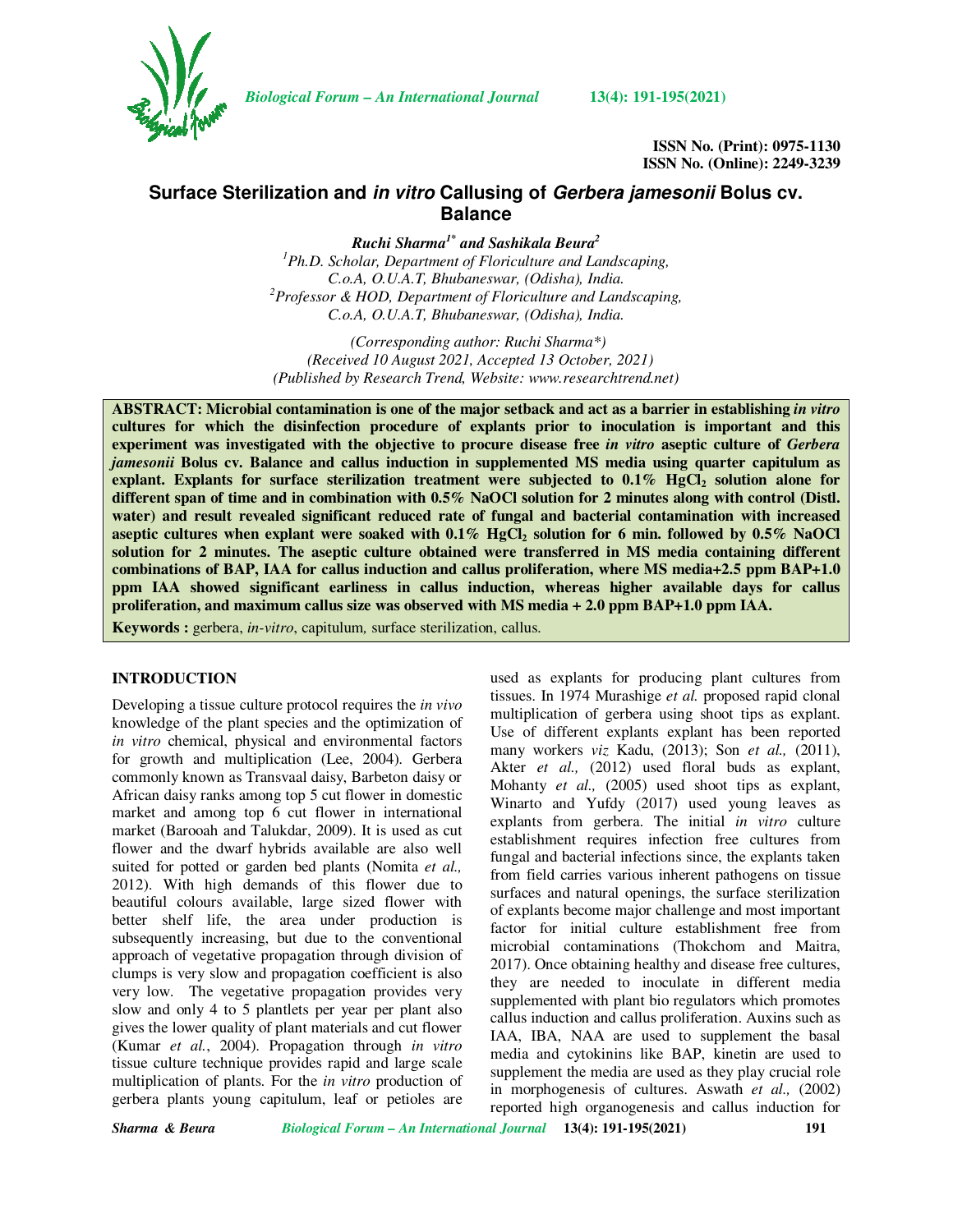gerbera cultivars MS media supplemented with 0.4ppm BAP, 4ppm NAA. Same trend was also reported by Paduchuri *et al.* (2010); Son *et al.* (2011); Parvin *et al.,*  (2017); Shweta *et al.* (2017). Cytokinins and auxins are said to give early callus induction with increased callus size (Tyagi and Kothari, 2004).

With the expansion of floriculture industry, the rising demand of beautiful vibrant colour flowers in the market for several purposes is constantly growing which also demands the rapid multiplication of quality plants for increased flower production. Therefore, this experiment was done with the purpose to develop a standard procedure and protocol for infection free *in vitro* culture production of commercially grown cultivar of gerbera plant. With the use of quarter capitulum as explants, disease free healthy cultures are established *in vitro* after surface sterilization and aseptic cultures were then subjected to media supplemented with plant bio regulators for callus induction and callus proliferation.

#### **MATERIAL AND METHODS**

The present study was carried out in Bio-tech cum Tissue Culture Centre of Odisha University of Agriculture and Technology, Bhubaneswar, Orissa. Here the commercially grown cut flower cultivar Balance with white coloured large sized bloom is taken for study. The explants taken for *in vitro* culture production were young capitula of 3-4 days grown under poly house condition. The capitulum were first washed with running tap water for 10 minutes and then washed with liquid detergent solution Teepol @ 10 ml/l for 15 minutes by continuously stirring the solution. Later on they were again cleaned with running tap water for 10 minutes. Explants were then treated with fungicide solution of bavistin  $\omega$  2 g/l for next 20 to 30 minutes by continuously stirring the solution to reduce the chances of fungal infection. After the treatment with fungicide solution explants were then rinsed thoroughly with distilled water to remove the traces of chemical.

*Sharma & Beura Biological Forum – An International Journal* **13(4): 191-195(2021) 192**  To establish *in-vitro* cultures the basal media used was MS media given by Murashige and Skoog, (1962). The MS media was prepared and supplemented with 2 pm BAP and 1 ppm IAA and autoclave sterilized at 121°C for 20 minutes. All the glassware required in the experiment like petri plates and forcep, scalpel, tissue paper, absorbant cotton were steam sterilized at 121°C for 20 minutes in autoclave. The laminar air flow was wiped with 70% rubbing alcohol prior to use. The prepared media in culture tubes and sterilized glaswares and equipments, sterilized distilled water glass jars were kept inside laminar air flow and were UV sterilized for 20 minutes. For surface sterilization of explants the treatments comprised of  $0.1\%$  HgCl<sub>2</sub> solution treatment for different span of time  $(4, 5, 6 \& 7)$ minutes) alone and in combination with 0.5% NaOCl solutions for 2 minutes along with control (Distl. water). After the surface sterilization explants were cut in horizontal sections using sterilized forced and scalpel and quarter capitulum explant were inoculated to

culture media tubes in MS media supplemented with 1ppm BAP and 0.1ppm IAA. These cultures were kept under temperature controlled air conditioned room for further observation for 28 days. Data was recorded for rate of fungal infection  $(\%)$ , rate of bacterial infection  $(\%)$ , death of cultures  $(\%)$ , aseptic cultures obtained  $(\%)$  and survival of cultures  $(\%)$  and analysed following the CRD design with 3 replication in each treatment and 10 cultures per replication.

After  $1<sup>st</sup>$  inoculation and obtaining the healthy disease free cultures of cv. Balance with the best sterilant treatment they were subjected to callusing media for callus induction and callus proliferation. MS media used for callus induction was fortified with BAP (cytokinin) and IAA (auxin) plant bio regulators in different concentration and in combination. The data was recorded for days to callus initiation, days to callus proliferation, available days for callus development, nature of callus, and size of callus and colour of callus. This experiment was conducted using Complete Randomized Design with 3 replications for each treatment and 10 cultures for each replication.

## **RESULT AND DISCUSSION**

The first stage of establishing *in vitro* cultures is extraction of explants from *in vivo* condition and there sterilization for elimination of micro organisms (Chawla, 2002). The result obtained from this experiment showed significant difference in rate of fungal infection, bacterial infection, aseptic cultures procured and rate of survival of the *in vitro* cultures of gerbera cv. Balance when treated with different treatments for surface sterilization. According to Table 1, capitulum explants of gerbera cv. Balance recorded significant minimum rate of fungal infection (5.33%) when surface sterilized with  $0.1\%$  HgCl<sub>2</sub> for 6 minutes followed by  $0.5\%$  NaOCl for 2 minutes  $(T_8)$ , recording at par effect with  $T_9$  (8.33%) and  $T_7$  (8.67%), whereas  $T_1$  (Control) recorded the maximum rate of fungal infection of the cultures (100%).  $T_7$ ,  $T_8$  and  $T_9$  have not recorded any bacterial infection but  $T_3$  and  $T_4$  recorded lower rate of bacterial infection (10.00%) having at par effect with  $T_6$  (13.33%).  $T_8$  (0.1% HgCl<sub>2</sub> for 6 minutes followed by 0.5% NaOCl for 2 minutes) significantly recorded the maximum aseptic cultures (94.67%) followed by  $T_9$  and  $T_7$ . Capitulum explants when surface sterilized with  $0.1\%$  HgCl<sub>2</sub> for 6 minutes followed by  $0.5\%$  NaOCl for 2 minutes  $(T_8)$  also recorded the minimum rate of death (6.00) among the *in vitro* cultures, where explants surface sterilized with increased period of time of  $0.1\%$  HgCl<sub>2</sub> followed by 0.5% NaOCl for 2 minutes increased the death rate (10.33%) among the cultures. Maximum survival percentage of cultures (88.67%) was also observed with  $T_8 (0.1\% \text{ HgCl}_2 \text{ for } 6 \text{ minutes followed by } 0.5\% \text{ NaOCl}$ for 2 minutes) having at par effect with  $T_7$  (84.33%). Warar *et al.*, (2008) surface sterilized gerbera explants of cv. Sciella with  $0.1\%$  HgCl<sub>2</sub> solution for 5 minutes. Beura *et al.,* (2003) reported the lower rate of infection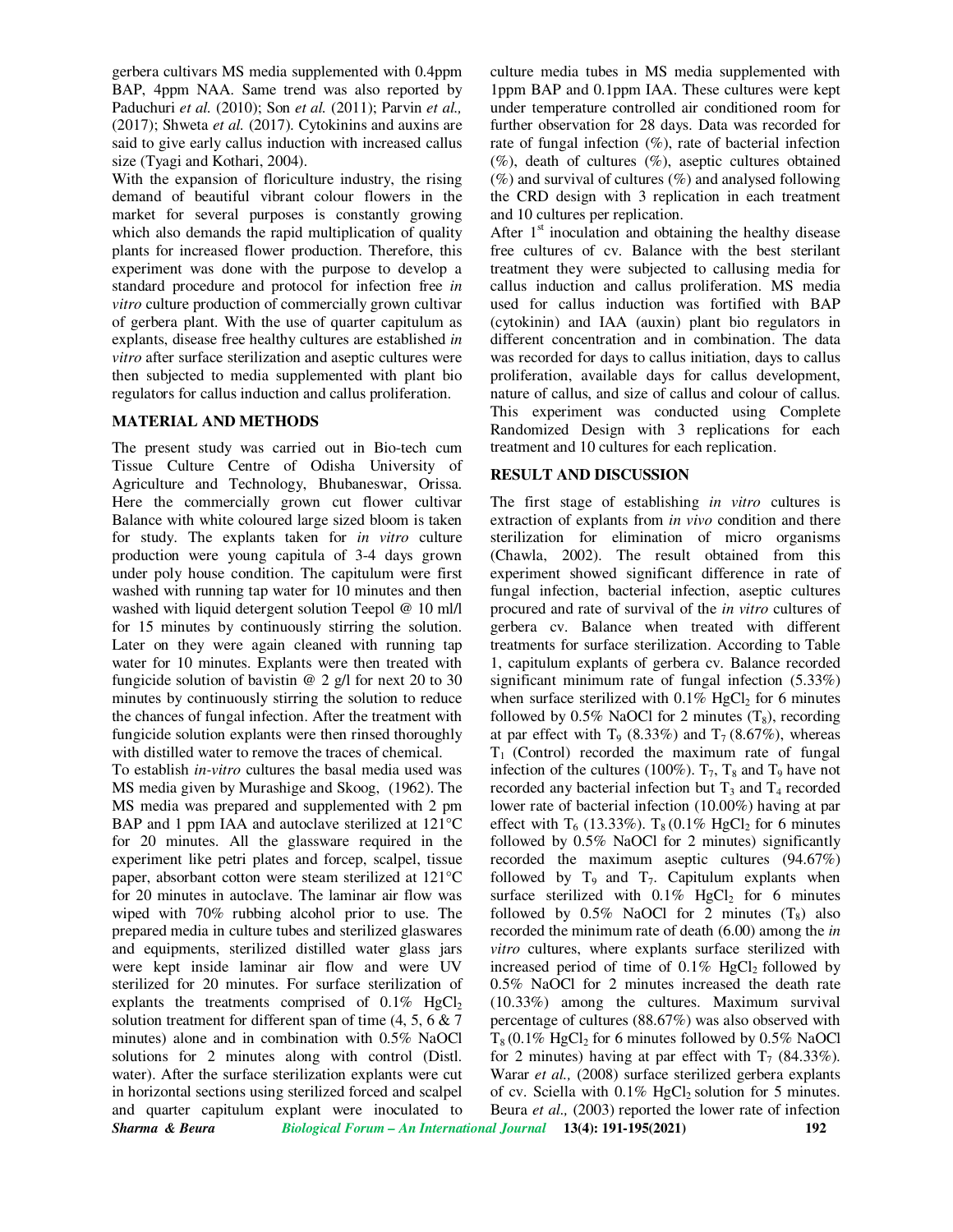and higher rate of survival in explants of gladiolus when surface sterilized with 0.1% HgCl<sub>2</sub>. Imtiyaz *et al* in 2012 used 6 different combination of carbendazim and HgCl<sub>2</sub> for different time for surface sterilization of gerbera cv. Rejiko and South pecific. Kadu, (2013) surface the auxillary buds of gerbera with  $0.1\%$  HgCl<sub>2</sub> for 6 min. Thokchom and Maitra, (2017) observed the low rate of infection when explants of gerbera were treated with  $0.1\%$  HgCl<sub>2</sub> solution followed by NaOCl @ 1.5% for 10 minutes and showed high rate of survival of cultures. Toppo and Beura, (2018) surface sterilized the leaf explant of *Anthurium andreanum* cv. Fire using  $HgCl<sub>2</sub> 0.1%$  for different span of time. Over sterilization increases the tissue mortality of explant causing the death of cultures (Majid *et al.*, 2014).

**Table 1: Effect of surface sterilant and timing of surface sterilization of capitulum explants of** *Gerbera jamesonii* **cv. Balance.** 

|                  | <b>Treatment Details</b>  |                         |                             | <b>Bacterial</b>   |                            | Death             | Survival $(\%)$    |
|------------------|---------------------------|-------------------------|-----------------------------|--------------------|----------------------------|-------------------|--------------------|
| Tr.<br>No.       | HgCl <sub>2</sub> $0.1\%$ | <b>NaOCl</b><br>$0.5\%$ | Fungal<br>Infection $(\% )$ | Infection $(\% )$  | Aseptic<br>Culture $(\% )$ | $(\%)$            |                    |
|                  | Control (Distl water)     |                         | 100.00                      | 0.00               | 0.00                       | 0.00              | 0.00               |
| $T_1$            |                           |                         | (87.50)                     | (2.50)             | (2.50)                     | (2.50)            | (2.50)             |
| T <sub>2</sub>   | 4 min                     |                         | 70.00                       | 16.67              | 13.33                      | 0.00              | 13.33              |
|                  |                           |                         | (56.79)                     | (24.09)            | (21.42)                    | (2.50)            | (21.42)            |
| $T_3$            | 5 min                     | $\qquad \qquad -$       | 66.67                       | 10.00              | 23.33                      | 0.00              | 23.33              |
|                  |                           |                         | (54.74)                     | (18.43)            | (28.88)                    | (2.50)            | (28.88)            |
| T <sub>4</sub>   | 6 min                     | $\qquad \qquad -$       | 53.33                       | 10.00              | 36.67                      | 0.00              | 36.67              |
|                  |                           |                         | (46.91)                     | (18.43)            | (37.27)                    | (2.50)            | (37.27)            |
| $T_5$            | 7 min                     | ٠                       | 36.67                       | 16.67              | 46.67                      | 0.00              | 46.67              |
|                  |                           |                         | (37.27)                     | (24.09)            | (43.09)                    | (2.50)            | (43.09)            |
| $T_6$ :          | 4 min                     | $2 \text{ min}$         | 23.33                       | 13.33 <sup>a</sup> | 63.33                      | 0.00              | 63.33              |
|                  |                           |                         | (28.88)                     | (21.42)            | (52.73)                    | (2.50)            | (52.73)            |
| $\mathbf{T}_7$ : | $5 \text{ min}$           | $2 \text{ min}$         | 8.67 <sup>a</sup>           | 0.00               | 91.33 <sup>a</sup>         | 7.00 <sup>a</sup> | 84.33 <sup>a</sup> |
|                  |                           |                         | (17.12)                     | (2.50)             | (72.88)                    | (1534)            | (66.68)            |
| T <sub>s</sub>   | 6 min                     | 2 min                   | 5.33                        | 0.00               | 94.67                      | 6.00              | 88.67              |
|                  |                           |                         | (13.35)                     | (2.50)             | (76.65)                    | (14.18)           | (70.33)            |
| T <sub>9</sub>   | $7 \text{ min}$           | $2 \text{ min}$         | 8.33 <sup>a</sup>           | 0.00               | 91.66 <sup>a</sup>         | 10.33             | 81.33              |
|                  |                           |                         | (16.78)                     | (2.50)             | (73.21)                    | (18.75)           | (64.40)            |
|                  | $SE(m) \pm$               |                         | 3.71                        | 2.22               | 2.69                       | 0.59              | 2.72               |
|                  | CD(0.05)                  |                         | 9.55                        | 5.72               | 6.93                       | 1.53              | 6.99               |

The sterilized cultures obtained were carefully transferred to the treatment media containing the plant

bio regulators *viz.* BAP and IAA in combination of different concentrations (Table 2).

**Table 2: Effect of plant bio regulators on callus initiation, callus development, callus proliferation, nature of callus, size and colour of callus of** *Gerbera jamesonii* **cv. Balance Basal medium – MS Duration – 45 Days.** 

| <b>Treatment Details (mg/l)</b> |              |            | Days to              |                                 | <b>Available days</b>    | Nature of |                                            | Colour of                     |
|---------------------------------|--------------|------------|----------------------|---------------------------------|--------------------------|-----------|--------------------------------------------|-------------------------------|
| Treat.<br>No.                   | BAP          | <b>IAA</b> | callus<br>initiation | Days to callus<br>proliferation | to callus<br>development | callus    | <b>Callus spread</b><br>(cm <sup>2</sup> ) | callus                        |
| $\mathbf{T}_1$                  | MS (Control) |            | 27.71                | 39.80                           | 17.29                    | Compact   | 1.37                                       | Greenish<br>white             |
| T <sub>2</sub>                  | $0.5$ ppm    | $0.5$ ppm  | 25.83                | 38.00                           | 19.17                    | Compact   | 1.53                                       | Greenish<br>white             |
| $T_3$                           | $1.00$ ppm   | $0.5$ ppm  | 24.42                | 37.31                           | 20.58                    | Compact   | 1.62                                       | Greenish<br>white             |
| T <sub>4</sub>                  | $1.5$ ppm    | $0.5$ ppm  | 23.34                | 36.00                           | 21.66                    | Compact   | 1.77                                       | Greenish<br>white             |
| T <sub>5</sub>                  | $2.00$ ppm   | $0.5$ ppm  | 20.68                | 33.71 <sup>a</sup>              | 24.32                    | Compact   | 1.97                                       | Greenish<br>white             |
| $T_6$                           | 2.5 ppm      | $0.5$ ppm  | 20.32                | 33.00 <sup>a</sup>              | 24.68                    | Compact   | $2.33^{a}$                                 | Greenish<br>white             |
| $T_7$                           | $0.5$ ppm    | 1 ppm      | 23.71                | 36.61                           | 21.29                    | Compact   | 1.60                                       | Greenish<br>white             |
| $T_8$                           | $1.00$ ppm   | 1 ppm      | 22.60                | 35.63                           | 22.40                    | Compact   | 1.77                                       | Greenish<br>white             |
| T <sub>9</sub>                  | $1.5$ ppm    | 1 ppm      | 21.33 <sup>a</sup>   | 33.62 <sup>a</sup>              | $23.67$ <sup>a</sup>     | Compact   | 2.03                                       | Greenish<br>white             |
| $T_{10}$                        | $2.00$ ppm   | 1 ppm      | 21.01 <sup>a</sup>   | 30.53                           | 26.00                    | Compact   | 2.40                                       | Greenish<br>white             |
| $T_{11}$                        | $2.5$ ppm    | 1 ppm      | 19.00                | 34.00                           | 23.99 <sup>a</sup>       | Compact   | 2.10                                       | Greenish<br>white             |
| $SE(m) \pm$                     |              |            | 0.98                 | 1.33                            | 0.91                     |           | 0.08                                       |                               |
| CD(0.05)                        |              |            | 2.50                 | 3.34                            | 2.67                     |           | 0.21                                       | $\overbrace{\phantom{13333}}$ |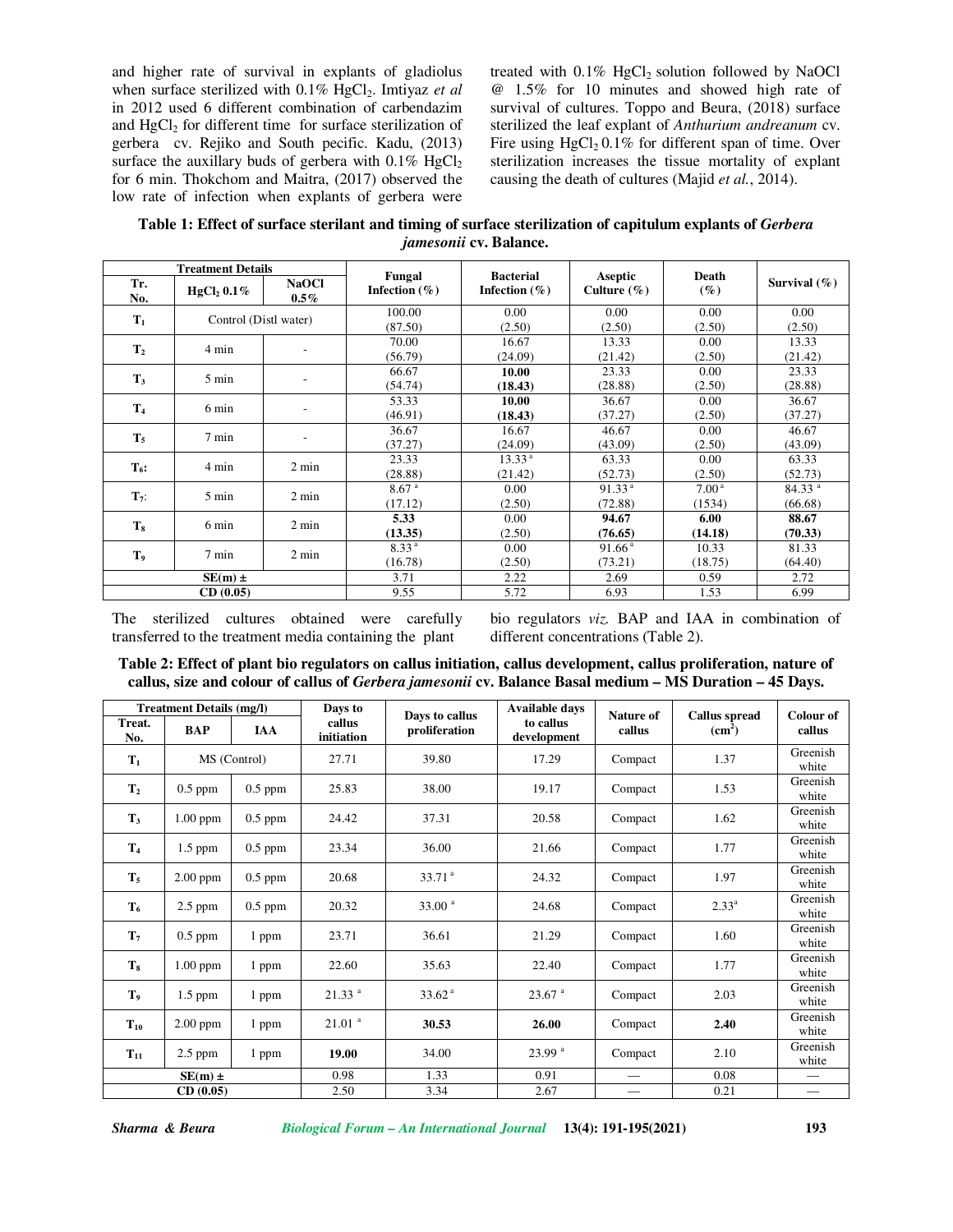The cultures were maintained at temperature controlled aseptic culture room with 24±1°C and white fluorescent lights with 16 hour photoperiod. Earliness to callus initiation (19.00 days) was significantly recorded with cultures inoculated in MS basal media supplemented with 2.5 ppm BAP and 1.0 ppm IAA  $(T_{11})$  showing at par effect with  $T_{10}$  (21.01 days) and  $T_9$  (21.33 days), whereas maximum days taken for callus initiation (26.29 days) was observed with plain MS media as control  $(T_1)$  which also resulted in the delayed callus proliferation (39.80 days). Days to callus proliferation were observed early (30.53 days) with  $T_{10}$  (MS + 2.0) ppm BAP + 1.0 ppm IAA) which also provided significantly maximum days available to callus development (26.00 days) and maximum callus size  $(2.40 \text{ cm}^2)$ . Media optimization is an essential parameter for growth and dedifferentiation of plant cell tissues. Cytokinins play an important role in cell morphogenesis of *in vitro* cultures (Parvin *et al.,* 2017). The natures of callus observed in the cultures were

compact with all treatment and colour callus were greenish white. The organogenesis for callus induction requires both cytokinin and auxin (Aswath and Choudhary, 2002). Similar findings were also observed by, Bhatia *et al.,* (2008); Patnaik and Beura (2008); Paduchuri *et al.,* (2010). Son *et al.,* (2011) observed MS media supplemented with BAP @ 3mg/l and IAA @ 0.1 mg/l for culture establishment and callus formation and same trend was observed by Parvin *et al.,* (2017), Shylaja *et al.,* (2014); Hasbullah *et al.,* (2015). Kumar *et al.,* (2019) reported earliness in callus induction in media supplemented with 2ppm 2, 4-D and 1.5 ppm Kinetin. Shweta *et al.,* (2017) studied the response of capitulum explants of gerbera for micropropagation and reported MS media fortified with 3 mg/l BAP and 0.1 mg/l IAA to be the best medium for culture establishment and primordial emergence (14.66 days) due to Cytokinins in plant cell culture regulate cell division, stimulate axillary and adventitious shoot proliferation.



Aseptic culture establishment of capitulum explant in cv. Balance



Callus induction and callus proliferation in cv. Balance

## **CONCLUSION**

The result of this experiment clearly showed that surface sterilization of explants is important to reduce rate of contamination and in increasing the percentage of survival of cultures. These cultures when subjected to MS media supplement with BAP and IAA plant bio regulator helped in organogenesis of the cells leading to early callus induction and maximum size of callus. The present investigation will provide a rapid commercial multiplication protocol for gerbera for large scale

production. In light of the global demand this commercial augmentation for gerbera plant multiplication will be efficient and profitable.

**Acknowledgment.** The authors are thankful to the faculty and members of Department of Floriculture and Landscaping and Biotechnology cum Tissue Culture Centre, College of Agriculture, Odisha University of Agriculture and Technology for the help, guidance and necessary facilities provided for the conduct of this experiment. **Conflict of Interest.** None.

*Sharma & Beura Biological Forum – An International Journal* **13(4): 191-195(2021) 194**